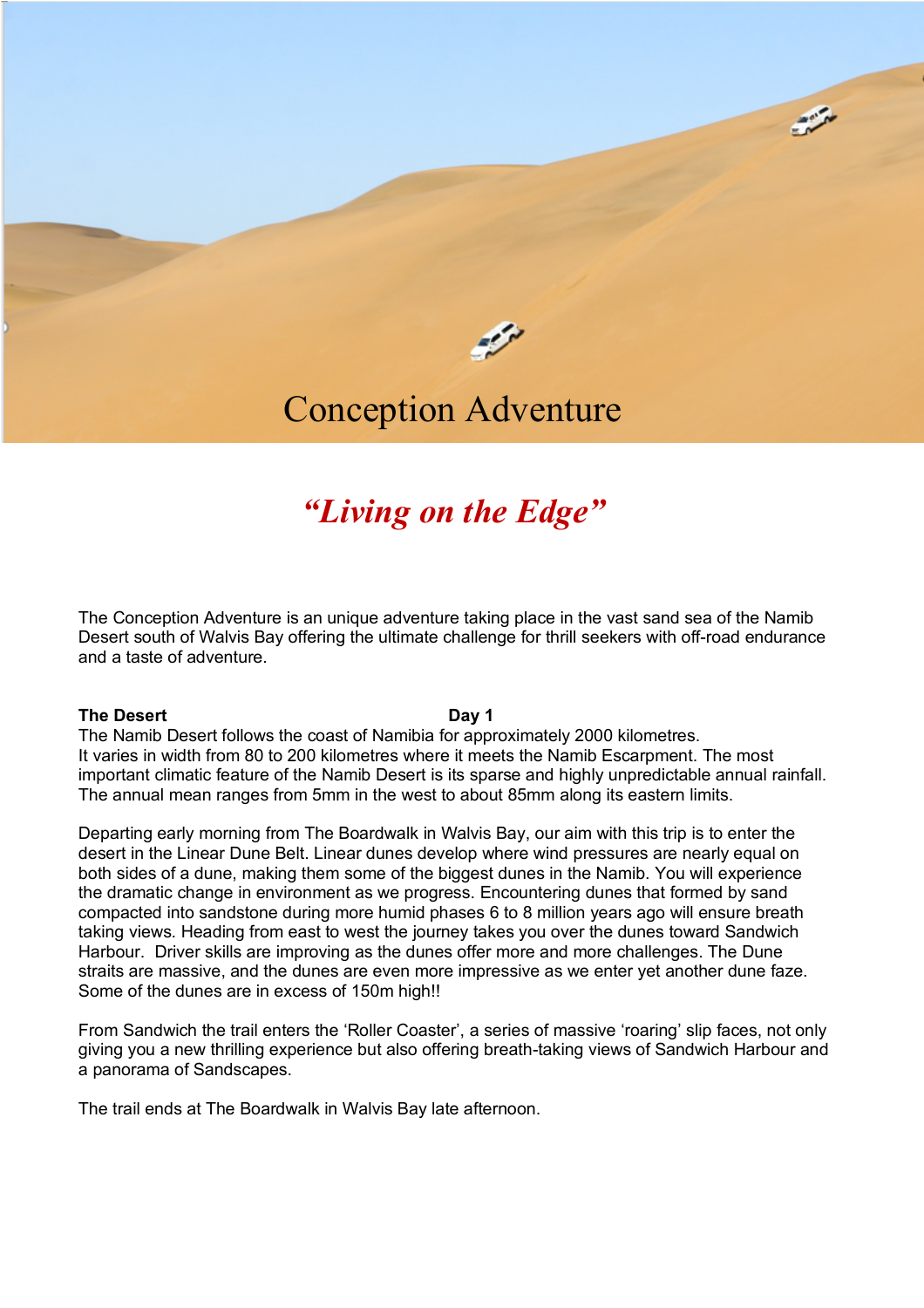### … at a glance

j





#### *Conception Adventure Essentials*

The following items is mandatory for each participating vehicle:

- Spade
- bottled water for drinking
- Tyre pressure gauge
- Toilet paper
- Plastic bags to carry waste (e.g. empty cool drink tins, etc)
- Brake fluid
- Gear oil
- Engine oil
- **Fuses**
- Spare V- Belt set
- Sufficient Petrol/Diesel to cover the distance **450KM**. Heavy sand driving conditions (+/- 3 km/litre and +/- 5 km/litre consumption for larger petrol and diesel engines respectively) will be experienced.
- Vehicle to be fitted with points to attach tow ropes both in front and at the rear. NB!!
- Empty/Available lighter plug socket– to be used with Communication radio
- All equipment must be strapped in and securely fastened
- Vehicle must be loaded in such a way to ensure that the vehicle is not "Top Heavy"
- The trail passes through heavy dune area, which requires high flotation tyres ("fat takkies").

#### **We supply:**

- Communication radios for all participating vehicles
- Lunch (Only Tea/Coffee and fruit juices supplied with meal)

#### **All you need:**

- Camping chair (to use during lunch break)
- Eating utensils (cutlery, plate, bowl, glass & mug)
- Own snacks & refreshments (alcoholic beverages, cool drinks etc.)
- Camera
- Sunglasses & sun tan lotion